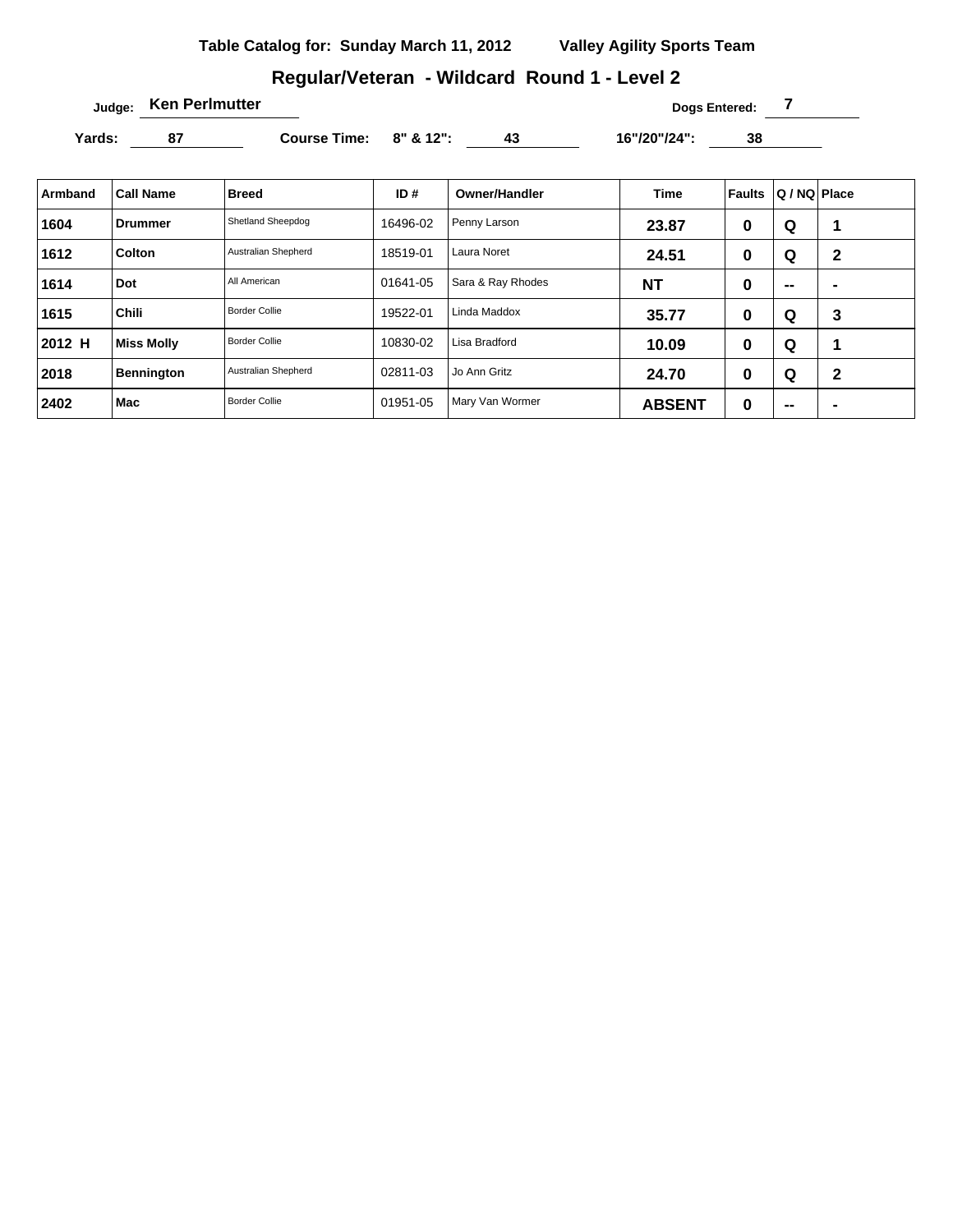# **Regular/Veteran - Wildcard Round 1 - Level 3**

**Judge: Ken Perlmutter 13** 

Yards: 87 Course Time: 8" & 12": 41 16"/20"/24": 36

| Armband | <b>Call Name</b> | <b>Breed</b>             | ID#      | <b>Owner/Handler</b>            | <b>Time</b>   | <b>Faults</b> | Q / NQ Place   |              |
|---------|------------------|--------------------------|----------|---------------------------------|---------------|---------------|----------------|--------------|
| 803     | Maggie           | Welsh Corgi (Pembroke)   | 04094-03 | Debra Kuykendall                | 25.51         | 0             | Q              | 1            |
| 804     | Darby            | Welsh Corgi (Pembroke)   | 04094-04 | Debra Kuykendall                | 26.63         | 0             | Q              | $\mathbf{2}$ |
| 808     | Weezer           | Corgi                    | 01951-04 | Mary Van Wormer                 | 32.35         | 0             | <b>NQ</b>      | 3            |
| 1206    | <b>Buddy</b>     | <b>Rat Terrier</b>       | 06004-01 | Mary Barrett                    | 33.71         | 0             | Q              | $\mathbf{2}$ |
| 1207    | Luna             | <b>Rat Terrier</b>       | 06004-02 | Mary Barrett                    | 31.26         | 0             | Q              | 1            |
| 1607    | Winston          | English Springer Spaniel | 08424-02 | Mary Palumbo                    | 31.20         | 20            | <b>NQ</b>      | $\mathbf{2}$ |
| 1611    | <b>Dusty</b>     | Shetland Sheepdog        | 12971-02 | <b>Gail &amp; Darrell Gomes</b> | 22.11         | 5             | <b>NQ</b>      | 1            |
| 2002    | Kermit           | Shetland Sheepdog        | 01874-08 | Dorris Wiglesworth              | 27.19         | $\mathbf 0$   | Q              | $\mathbf{2}$ |
| 2007    | Paige            | McNab                    | 14401-03 | <b>Beth Miller</b>              | 17.47         | 5             | Q              | 3            |
| 2010    | Elsa             | Poodle (Standard)        | 18270-01 | Erin McCluskey                  | <b>ABSENT</b> | 0             | $\blacksquare$ |              |
| 2029 V  | <b>Justice</b>   | <b>Border Collie</b>     | 15062-01 | Deirdre McGrath                 | 27.16         | 0             | Q              | 1            |
| 2401    | <b>Bess</b>      | <b>Border Collie</b>     | 09650-02 | Gailanne Molver                 | 29.10         | 20            | <b>NQ</b>      | 1            |
| 2406 V  | Fritz            | <b>Giant Schnauzer</b>   | 06063-01 | Jennifer & Paul Mangelos        | <b>ABSENT</b> | 0             | $\blacksquare$ |              |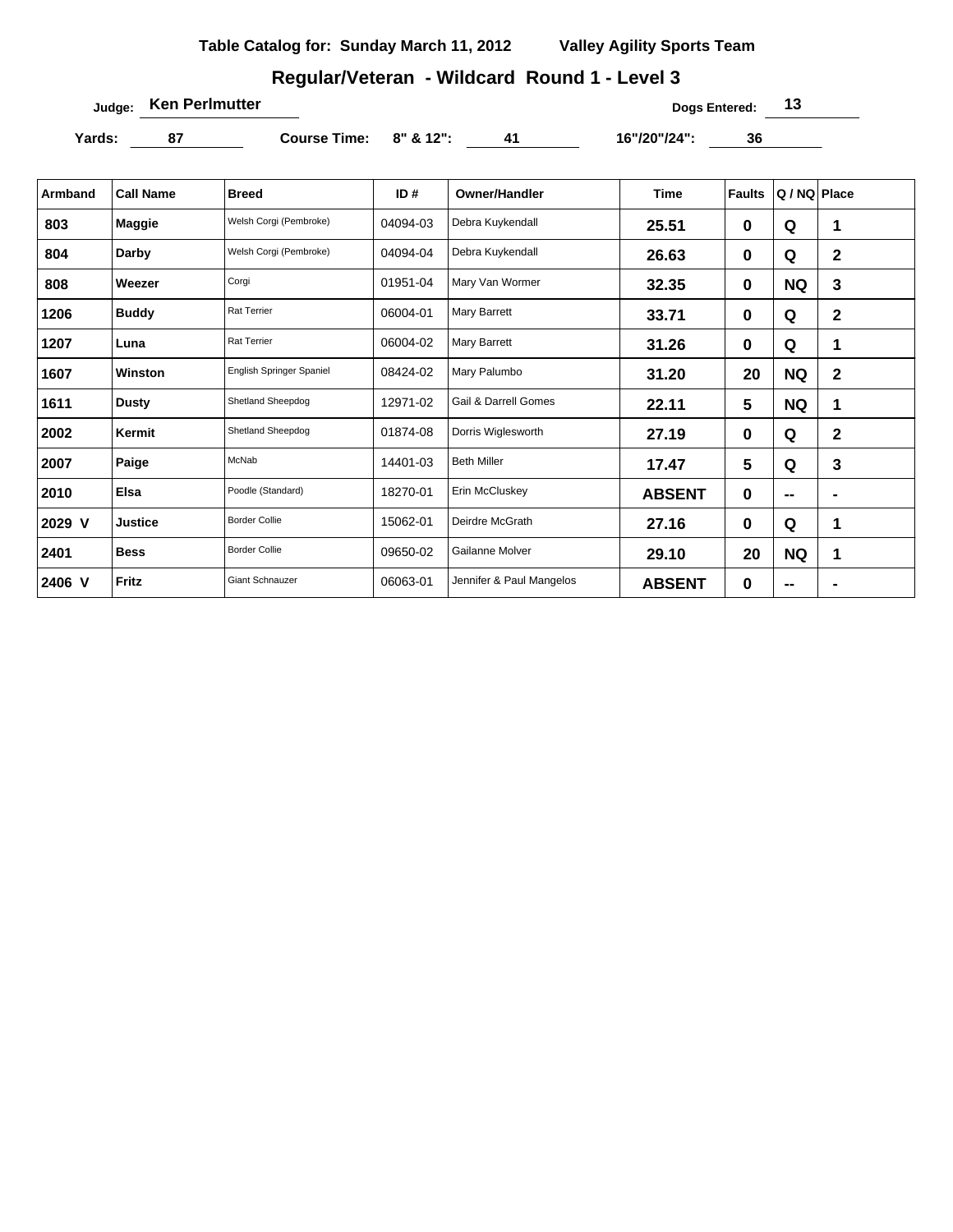# **Regular/Veteran - Wildcard Round 1 - Level 4**

Yards: 87 Course Time: 8" & 12": 36 16"/20"/24": 31

| Armband | <b>Call Name</b> | <b>Breed</b>            | ID#      | <b>Owner/Handler</b>     | <b>Time</b>   | Faults | Q / NQ Place |              |
|---------|------------------|-------------------------|----------|--------------------------|---------------|--------|--------------|--------------|
| 1204    | Kody             | Shiba Inu               | 04871-02 | Nancy Tetrick            | 37.94         | 1      | Q            | ٠            |
| 1605    | Gemma            | <b>English Shepherd</b> | 15027-02 | Toni Duralski            | 23.16         | 0      | Q            | $\mathbf{2}$ |
| 1616    | <b>Tess</b>      | <b>Border Collie</b>    | 12323-07 | Barbara & Gilman Parsons | 29.32         | 0      | Q            | 3            |
| 1617    | Calli            | Australian Shepherd     | 17392-01 | Linda Groesbeck          | <b>ABSENT</b> | 0      | --           | -            |
| 1619    | <b>Tootsie</b>   | All American            | 18182-01 | Michelle Butler          | 23.14         | 0      | Q            | и            |
| 2016    | Indy             | Golden Retriever        | 03081-02 | James & Carol Frazier    | 24.87         | 0      | <b>NQ</b>    | 2            |
| 2019    | <b>Deenie</b>    | All American            | 05414-02 | Carol Bowers             | 18.34         | 0      | Q            | и            |

**Enthusiast - Wildcard Round 1 - Level 4**

|        | Judge: Ken Perlmutter |                        |    |              | <b>Dogs Entered:</b><br>$\overline{\phantom{a}}$ |  |
|--------|-----------------------|------------------------|----|--------------|--------------------------------------------------|--|
| Yards: | 87                    | Course Time: 8" & 12": | 41 | 16"/20"/24": | 36                                               |  |

| Armband | <b>Call Name</b> | Breed         | ID#      | <b>Owner/Handler</b> | Time  | Faults | $ Q/NQ $ Place |  |
|---------|------------------|---------------|----------|----------------------|-------|--------|----------------|--|
| 810 7   | Mia              | Chihuahua     | 04420-02 | Veronica Adrover     | 36.38 |        | w              |  |
| 2404    | <b>Snitch</b>    | Saint Bernard | 15394-01 | Jann Hayes           | 39.33 |        | ч              |  |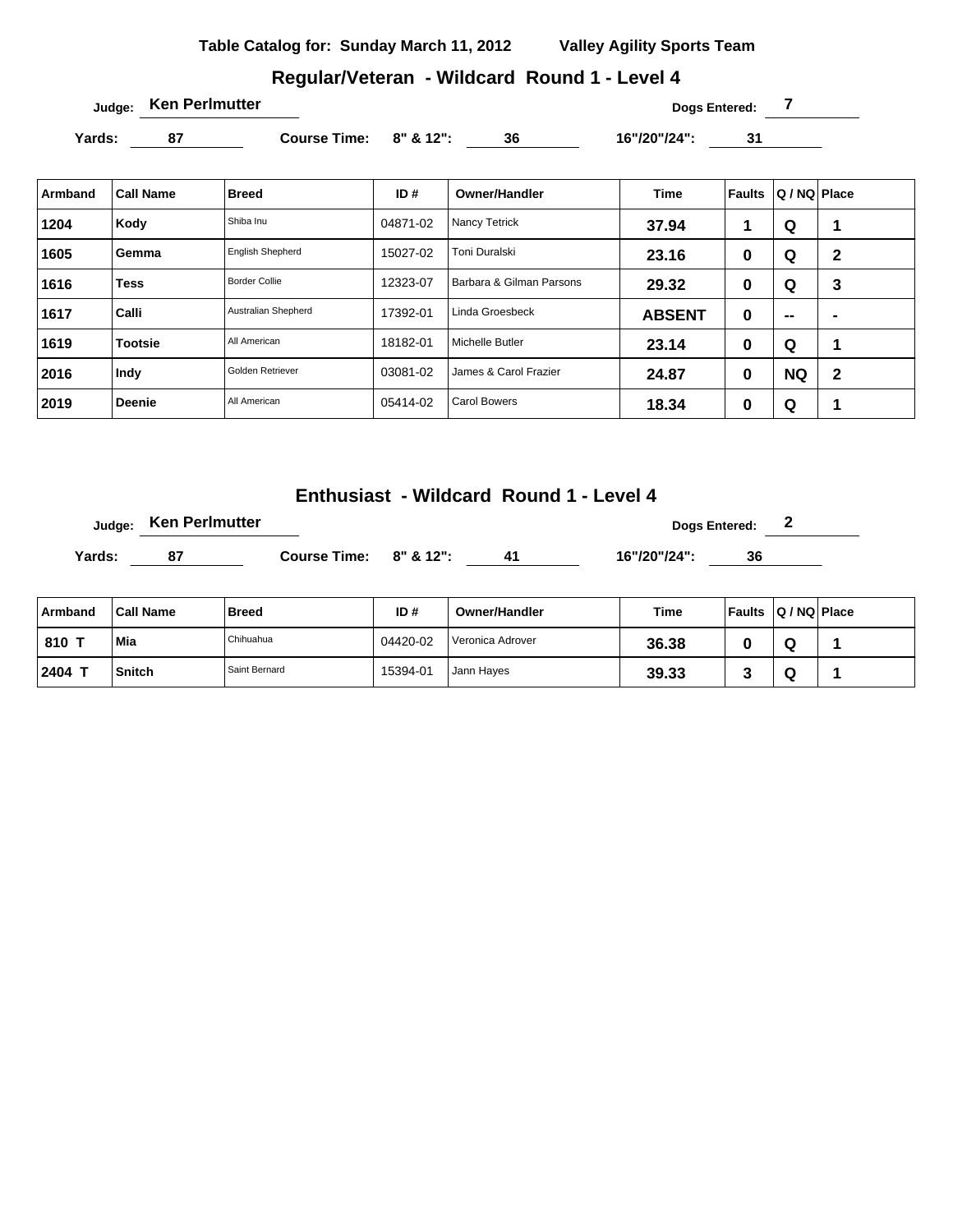# **Regular/Veteran - Wildcard Round 1 - Level 5**

**Judge: Ken Perlmutter 8** 

Yards: 87 Course Time: 8" & 12": 36 16"/20"/24": 31

| <b>Armband</b> | <b>Call Name</b> | <b>Breed</b>         | ID#      | <b>Owner/Handler</b>     | <b>Time</b>   | <b>Faults</b> | Q / NQ   Place           |                |
|----------------|------------------|----------------------|----------|--------------------------|---------------|---------------|--------------------------|----------------|
| 805            | <b>Poppy</b>     | All American         | 06928-04 | Lisa White               | 33.43         | 0             | Q                        | 1              |
| 1202           | Latte            | Papillon             | 02665-03 | <b>Patricia Walters</b>  | 23.88         | 0             | Q                        | 1              |
| 1601           | Reva             | Australian Shepherd  | 05925-04 | <b>Cherie Gessford</b>   | 27.45         | 30            | <b>NQ</b>                | $\mathbf{2}$   |
| 1603           | <b>Nick</b>      | Shetland Sheepdog    | 16496-01 | Penny Larson             | 22.48         | 0             | Q                        | 1              |
| 2015           | <b>Sally</b>     | <b>Border Collie</b> | 12323-04 | Barbara & Gilman Parsons | 38.38         | 7             | <b>NQ</b>                | $\mathbf{2}$   |
| 2024 V         | Darby            | Labrador Retriever   | 03303-01 | Debbie McVay             | 25.86         | 0             | <b>NQ</b>                | 1              |
| 2006           | Quik             | <b>Border Collie</b> | 01922-03 | Carlene Chandler         | 16.93         | 20            | <b>NQ</b>                | 1              |
| 2403           | <b>Bette</b>     | <b>Border Collie</b> | 01951-03 | Mary Van Wormer          | <b>ABSENT</b> | 0             | $\overline{\phantom{a}}$ | $\blacksquare$ |